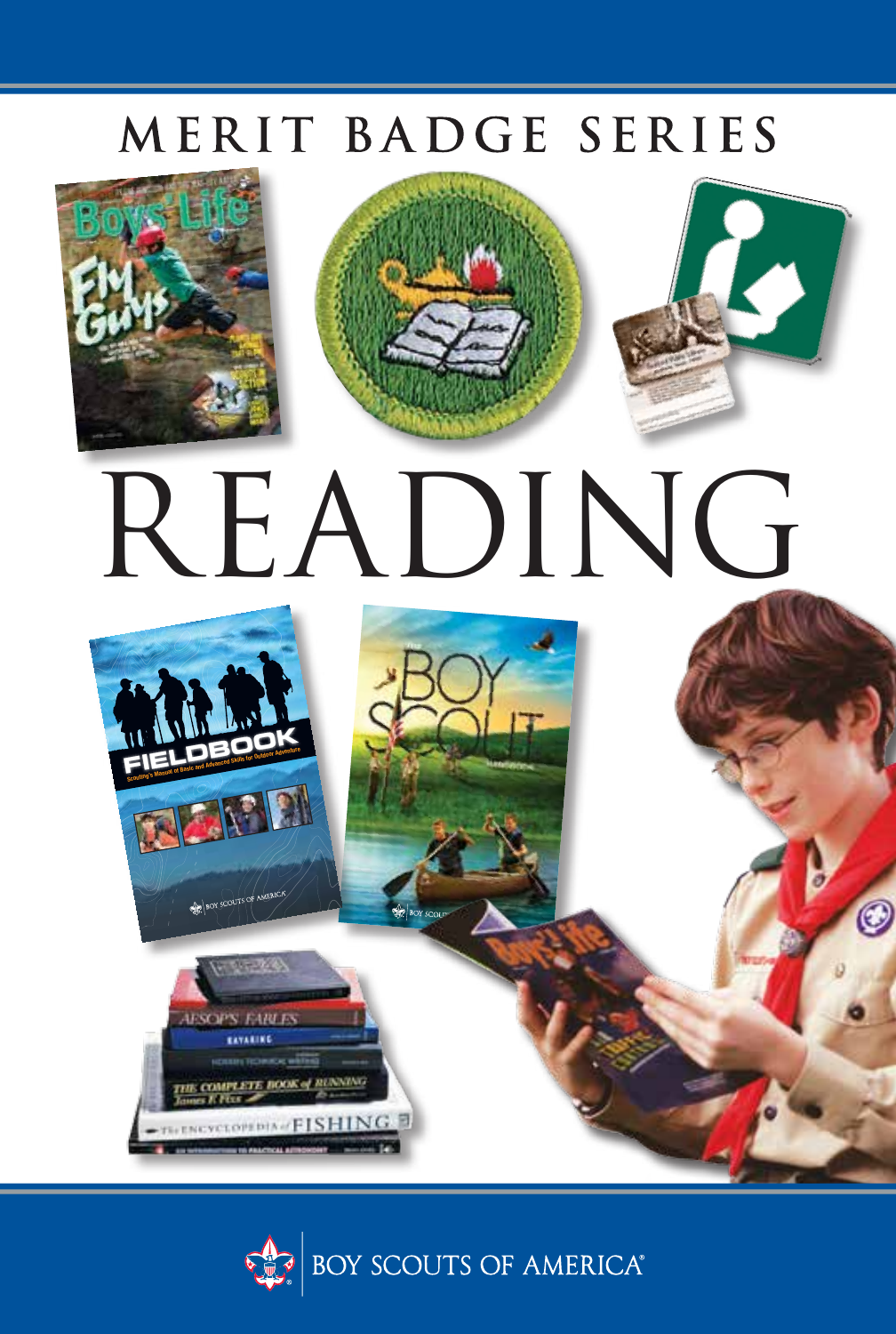**BOY SCOUTS OF AMERICA MERIT BADGE SERIES**

# **READING**



*"Enhancing our youths' competitive edge through merit badges"*

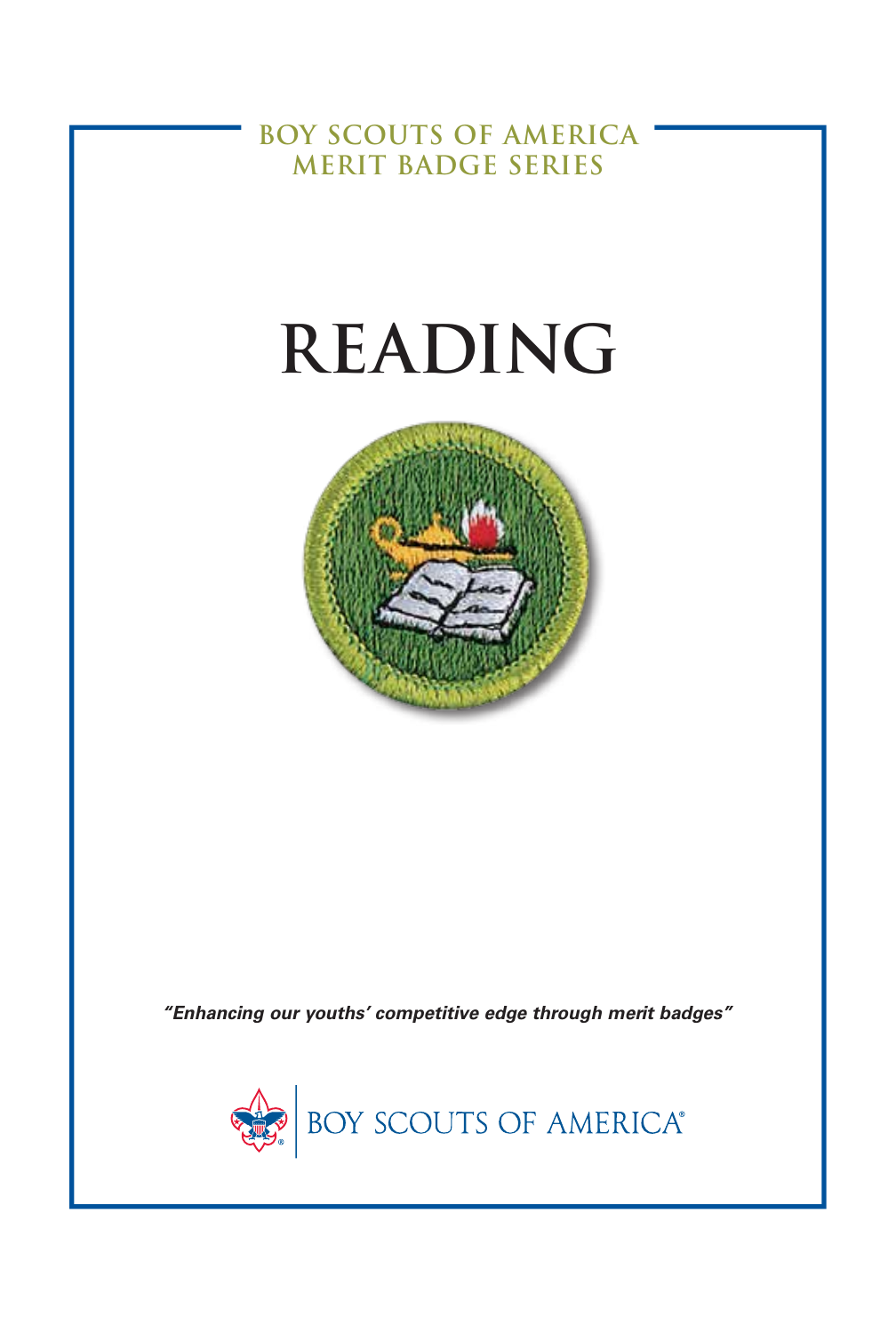

1. Do EACH of the following:

(a) Take a tour of a library. Discuss with your counselor how the library is organized and what resources and/or services are offered in the library.

(b) Learn how to search a library's card catalog or computerized catalog by author, title, and subject.

(c) In a library, search the card catalog or computerized catalog for six books of four different types, such as poetry, fiction, nonfiction, and biographies.

(d) With the assistance of your merit badge counselor or the librarian, see if you can locate on the shelves the six books you selected.

2. Do EACH of the following:

(a) Identify a book you have enjoyed. Find out what other books the author has written.

(b) Look at one or more "best books" lists. These can be based on year, subject, or even all time. Identify at least one book you would like to read.

3. Read four different types of books, such as poetry, fiction, nonfiction, or biographies. Do any ONE of the following for each book you have read:

(a) Write a review of the book. Include what you liked/didn't like about the book. Include if you would recommend this book, and if so, who might enjoy reading it.

(b) Watch a movie based on the book. What was the same between the book and movie? What was different? Which did you enjoy more? Discuss this with your merit badge counselor.

(c) Give a "book talk" to your class, troop, or patrol.

- 4. Read a nonfiction book or magazine that teaches you how to do something like cooking, wood-building projects, video game design, science experiments, knot-tying, etc. With your counselor's and parent's or guardian's permission, complete a project from the book. Share your experience with your merit badge counselor. Reading a merit badge pamphlet will not count toward completing this requirement.
- 5. Read about the world around you from any two sources: books, magazines, newspapers, the internet (with your parent's or guardian's permission), field manuals, etc. Topics may include Scouting, sports, environmental problems, politics, social issues, current events, nature, religion, etc. Discuss what you have learned with your counselor.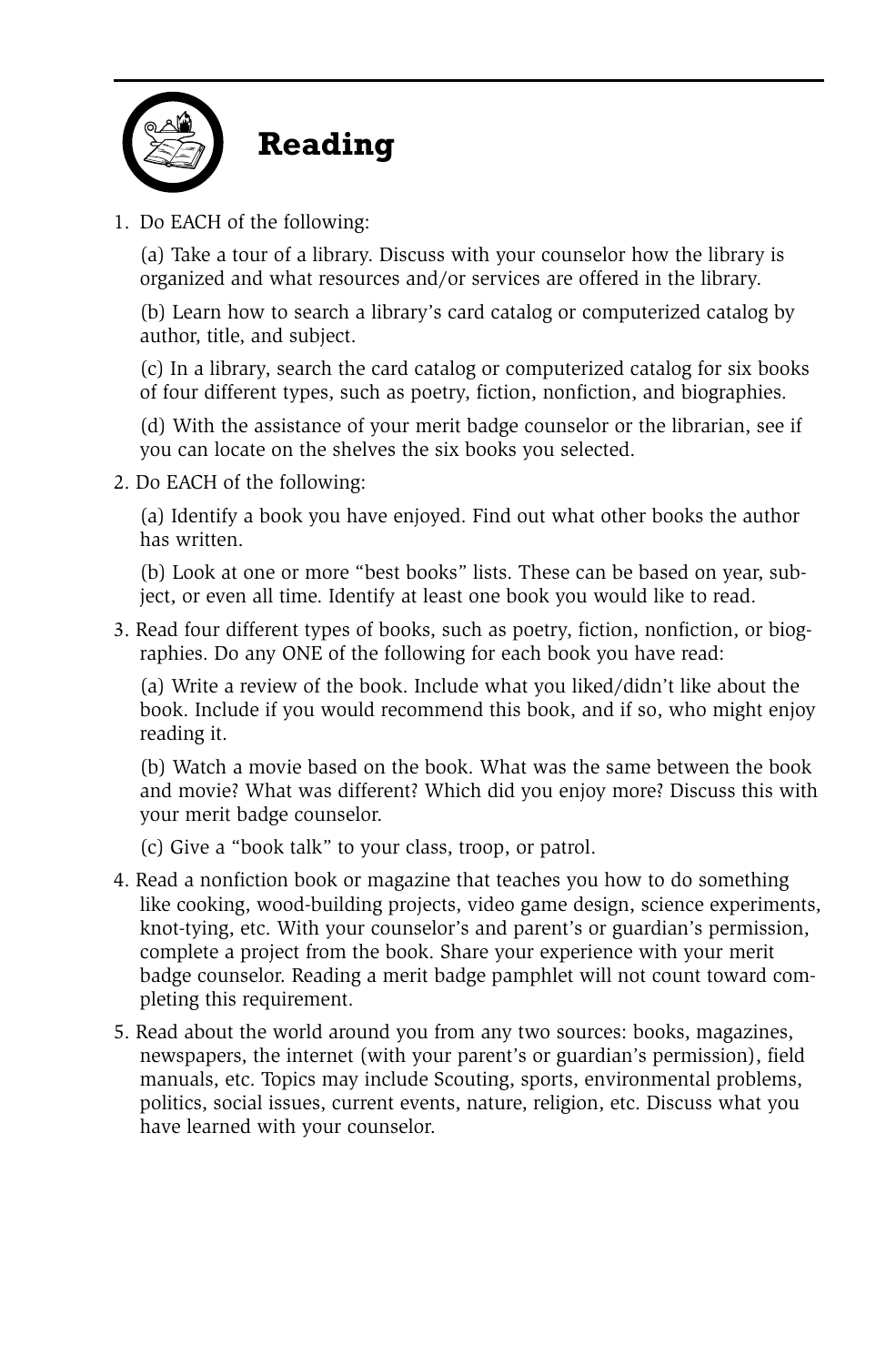6. With your counselor's and parent's or guardian's permission, choose ONE of the following activities and devote at least four hours of service to that activity. Discuss your participation with your counselor.

(a) Read to a sick, blind, or homebound person in a hospital or in an extended-care facility.

(b) Perform volunteer work at your school library or a public library.

(c) Read stories to younger children, in a group or individually.

(d) Organize a book swap in your troop, school, or place of worship.

(e) Organize a book drive to collect books. Donate them to an organization in need.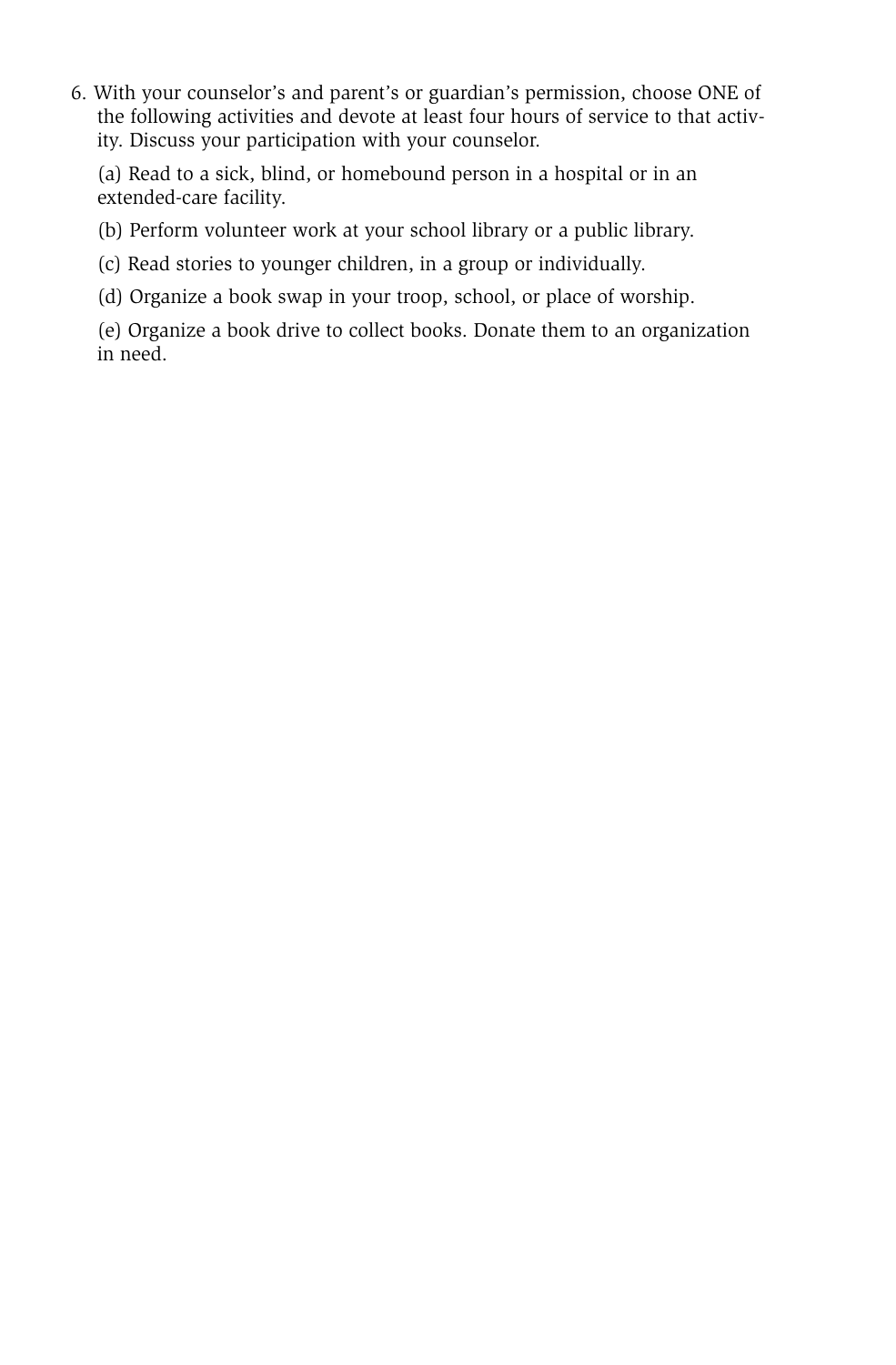# Reading Resources

# **Scouting Literature**

*Boy Scout Handbook; Fieldbook; Stories for Around the Campfire; More Stories for Around the Campfire; The Gospel of the Redman; Learn to Fly-Fish in 24 Hours*

Visit the Boy Scouts of America's official retail website at http://www.scoutstuff.org for a complete listing of all merit badge pamphlets and other helpful Scouting materials and supplies.

# **Book Lists**

Book lists or reading lists are put together every year by readers, librarians, and others who know books. Your school or public library will have lists to get you started. Many lists are published on the Web; the Internet address of some are given here. Also ask your librarian or teacher for a list of books that have won (or are competing for) your state's awards for children's and young adult books.

#### **American Library Association: Best Books for Young Adults**

Website: [http://www.ala.org/yalsa/](http://www.ala.org/yalsa/booklists/bbya) [booklists/bbya](http://www.ala.org/yalsa/booklists/bbya)

#### **Newbery Medal Winners and Honor Books**

Website: [http://www.ala.org/alsc/](http://www.ala.org/alsc/awardsgrants/bookmedia/newberymedal/newberymedal) [awardsgrants/bookmedia/newberymedal/](http://www.ala.org/alsc/awardsgrants/bookmedia/newberymedal/newberymedal) [newberymedal](http://www.ala.org/alsc/awardsgrants/bookmedia/newberymedal/newberymedal)

#### **Education World: Summer Reading Lists**

Website: [http://www.educationworld.](http://www.educationworld.com/summer_reading) [com/summer\\_reading](http://www.educationworld.com/summer_reading)

#### **International Literacy Association Reading Lists**

Website: [http://www.literacyworldwide.](http://www.literacyworldwide.org/get-resources/reading-lists) [org/get-resources/reading-lists](http://www.literacyworldwide.org/get-resources/reading-lists)

#### **National Book Awards for Young People's Literature**

Website: [http://www.nationalbook.org/](http://www.nationalbook.org/nbawinners_category.html#yp) [nbawinners\\_category.html#yp](http://www.nationalbook.org/nbawinners_category.html#yp)

#### **TeachersFirst.com: 100 Best Books**

Website: [http://www.teachersfirst.com/](http://www.teachersfirst.com/100books.cfm) [100books.cfm](http://www.teachersfirst.com/100books.cfm)

#### **Teenreads.com**

Website: <http://www.teenreads.com>

#### **Young Adult Books Central**

<http://www.yabookscentral.com/>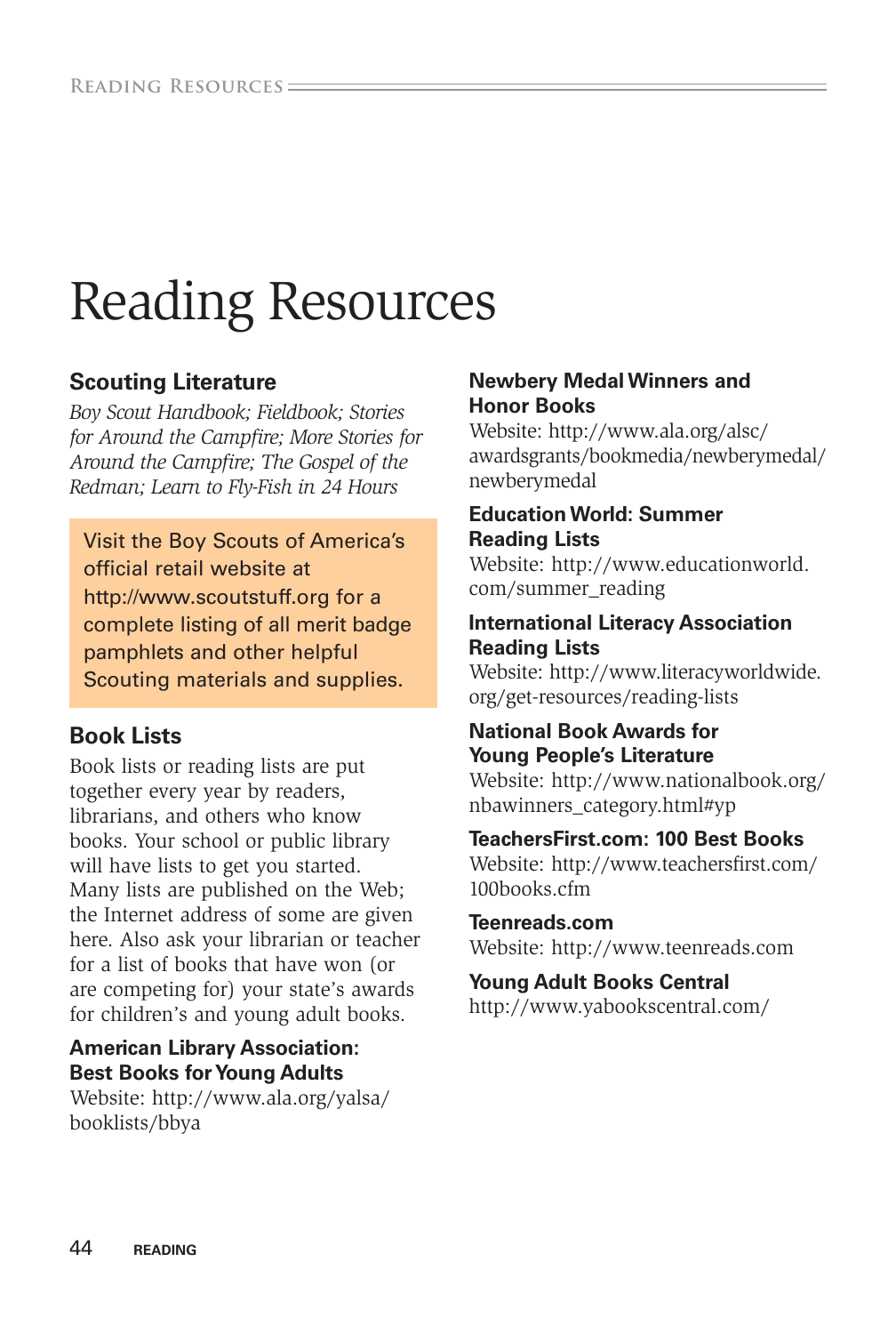# **Books Online**

Many classic books are available online for no charge. Several websites have free e-books (electronic books) that you can read on a computer or print out to read later. The websites listed here offer hundreds of e-books.

# **The Online Books Page**

Website: [http://digital.library.upenn.](http://digital.library.upenn.edu/books) [edu/books](http://digital.library.upenn.edu/books)

# **Project Gutenberg**

Website: <http://www.gutenberg.org>

# **Magazines**

Readers your age can choose from many magazines published especially for you. Some of these magazines also publish stories and articles written by young people. Check your school or public library for these and other magazines.

# *Boys' Life*

P.O. Box 152401 Irving, TX 75015-2401 Toll-free telephone: 866-584-6589 Website: http://www.boyslife.org

*Cicada* (ages 15 and up) **Cricket** (ages 9 to 14) 13625A Dulles Technology Drive Herndon, VA 20171 Telephone: 703-885-3400 Website: <http://shop.cricketmedia.com/>

# *Kids Discover*

149 Fifth Ave., Floor 10 New York, NY 10010-6832 Telephone: 212-677-4457 Website: <http://www.kidsdiscover.com>

# *National Geographic Kids*

1145 17th St. NW Washington, DC 20036-4688 Toll-free telephone: 800-647-5463 Website: <http://kids.nationalgeographic.com/kids>

# *Skipping Stones*

P.O. Box 3939 Eugene, OR 97403 Telephone: 541-342-4956 Website:<http://www.skippingstones.org>

# *Sports Illustrated Kids*

Toll-free telephone: 877-747-1046 Website: http://www.sikids.com

# *Stone Soup: The Magazine by Young Writers and Artists*

P.O. Box 83 Santa Cruz, CA 95063 Toll-free telephone: 800-447-4569 Website: <http://www.stonesoup.com>

# **Newspapers**

Ask your counselor or a librarian to help you find newspaper articles on subjects that interest you. Listed here is a website that contains online newspaper indexes. Your librarian can show you how to search for articles using this or other indexes.

#### **Refdesk.com**

Website: [http://www.refdesk.com/](http://www.refdesk.com/paper.html) [paper.html](http://www.refdesk.com/paper.html)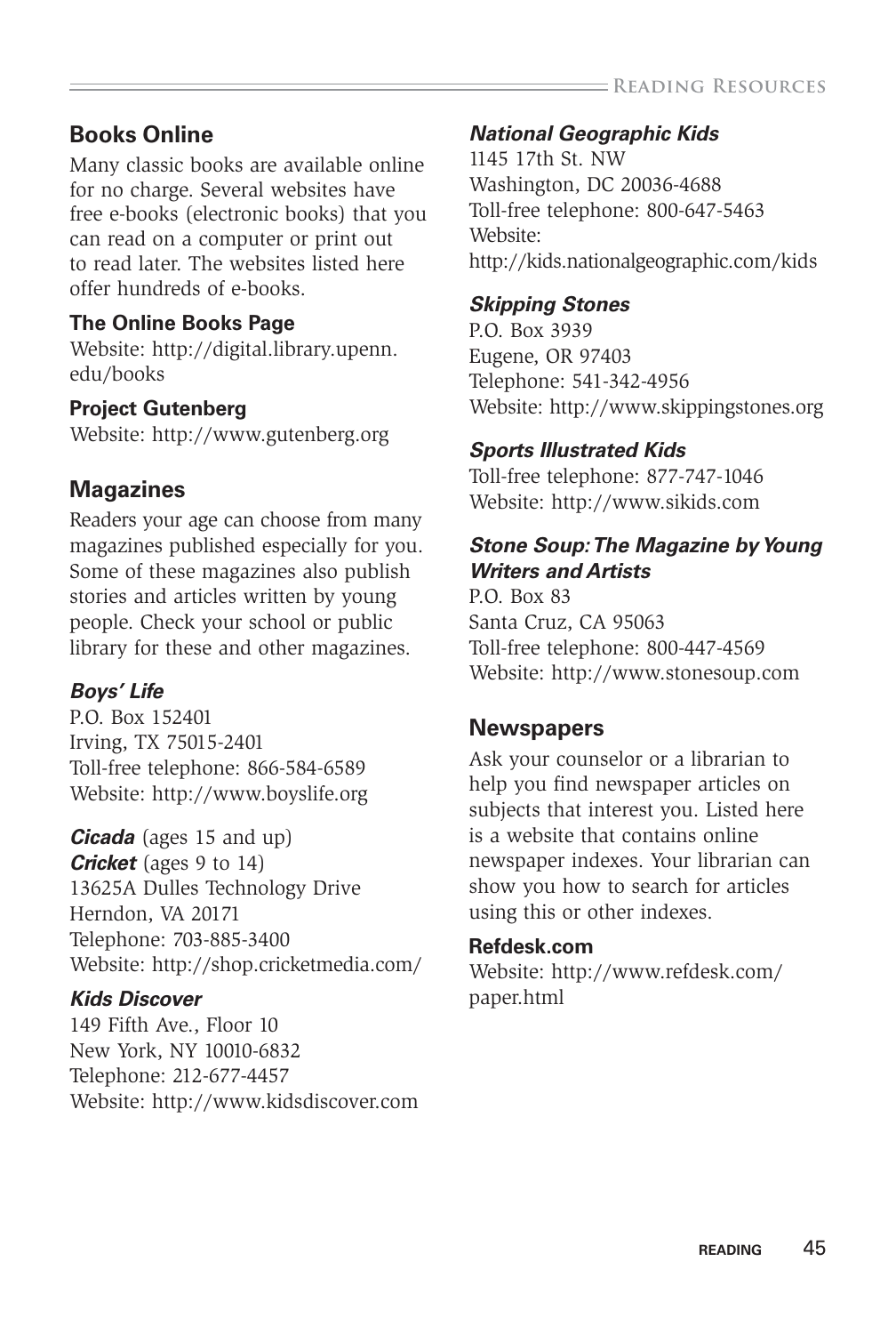# **Reference Books**

Check the reference section of your school or public library for these and many other useful reference books. *Barron's Profiles of American Colleges.* Barron's Educational Series, annual. *Books in Print.* Bowker, annual.

*Contemporary Authors.* Gale, annual. *Current Biography.* H.W. Wilson, annual. *Guinness World Records.* Bantam

Books, annual.

*Readers' Guide to Periodical Literature.*  H.W. Wilson, annual.

*Subject Guide to Books in Print.*  Bowker, annual.

*Subject Guide to Children's Books in Print.* Bowker, annual.

# **Organizations and Websites**

Ask your counselor, parent, or librarian to recommend Web-related guides, directories, and search engines that are good for Internet users your age.

#### **Bookshare**

Website: <http://www.bookshare.org>

## **Internet Search Engines for Kids**

Website: [http://www.ivyjoy.com/rayne/](http://www.ivyjoy.com/rayne/kidssearch.html) [kidssearch.html](http://www.ivyjoy.com/rayne/kidssearch.html)

#### **Kids and Teens: Directories**

Website: [http://dmoz.org/Kids\\_and\\_](http://dmoz.org/Kids_and_Teens/Directories) [Teens/Directories](http://dmoz.org/Kids_and_Teens/Directories)

# **Literacy Programs**

Hundreds of organizations promote literacy. Here are a few of the major programs. Through them you may find local opportunities.

## **America's Literacy Directory**

Website:<http://www.literacydirectory.org>

#### **American Foundation for the Blind**

2 Penn Plaza, Suite 1102 New York, NY 10121 Toll-free telephone: 800-232-5463 Website: <http://www.afb.org>

## **The Barbara Bush Foundation for Family Literacy**

516 N. Adams St. Tallahassee, FL 32301 Telephone: 850-562-5300 Website: <http://www.barbarabush.org>

Bookshare has signed a memorandum of mutual support with the Boy Scouts of America that emphasizes an ongoing relationship to provide Scouts and their leaders access to an electronic library of key Scouting publications. Individuals with disabilities can have resources like the *Boy Scout Handbook* and dozens of merit badge pamphlets at their fingertips—on their PCs, smartphones, and e-readers via audiobooks, or can hear books being read as words are highlighted on a screen. These resources can even be accessed using a Braille "reader"—a display that can be hooked up to a computer to generate a Braille translation.

For more information about Bookshare and its agreement with the BSA, go to [http://blog.scoutingmagazine.org/2011/09/28/bookshare-bsa-open-a-new-chapter.](http://blog.scoutingmagazine.org/2011/09/28/bookshare-bsa-open-a-new-chapter)